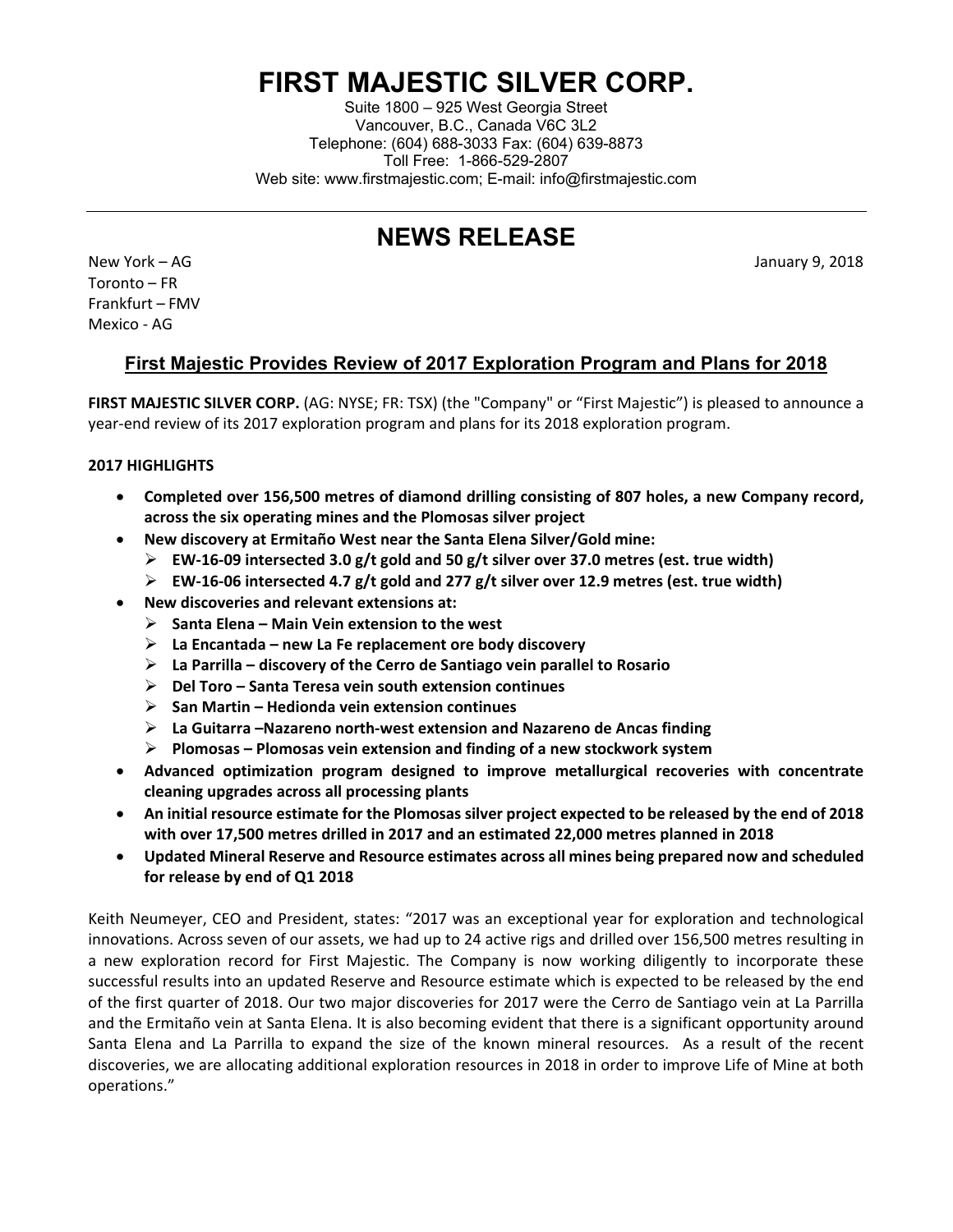#### **2017 Drilling Program**

The objectives of the 2017 drill program were to:

- 1) upgrade Resources to Reserves at La Parrilla, Del Toro, La Guitarra, San Martin, La Encantada and Santa Elena;
- 2) increase or add new Mineral Resources at the six operating mines, with a focus at Nazareno in La Guitarra and the Ermitaño West project in Santa Elena; and
- 3) Continue the aggressive exploration program at the Plomosas silver project which commenced in 2016.

The Company completed over 156,500 metres of diamond drilling in 2017 consisting of approximately 21,210 metres at Santa Elena, 15,370 metres at La Encantada, 28,840 metres at La Parrilla, 19,550 metres at Del Toro, 26,075 metres at San Martin, 27,880 metres at La Guitarra and 17,610 metres at Plomosas. Major milestones in 2017 were the acquisition of El Gachi property (48,157 hectares) and the option agreement to explore and acquire the Los Hernandez property (5,802 hectares), both adjoining to the north of the Santa Elena property package, as well as the finding and extension of additional resources at the six operating mines and the Plomosas silver project:

- $\triangleright$  Santa Elena Main Vein extension to the west, Tortuga vein extension at depth and Alejandra veins extensions at depth
- $\triangleright$  La Encantada El Conejo vein and La Fe replacement findings
- La Parrilla Discovered the Cerro de Santiago vein, North‐South vein and Rosarios west extension
- $\triangleright$  Del Toro Santa Teresa south extension and Dolores at depth
- $\triangleright$  San Martin La Veladora and Hedionda veins extension
- La Guitarra Coloso extension to the south‐east, Nazareno north‐west extension and Nazareno de Ancas finding
- $\triangleright$  Plomosas Plomosas vein extension and finding of a new stockwork system

The Company is now preparing to release updated Mineral Reserve and Resource estimates at the end of March 2018. It should be noted that none of the drilling that occurred in 2017 has been included in any of the current Mineral Reserve or Resource estimates released in any of the Company's National Instrument (NI) 43-101 Technical Reports. Efforts will be made to include as much as possible in the March 2018 update with a cut‐off of December 31, 2017. However, due to lengthy time requirements for assay results and block modelling, some of the 2017 drilling results may not be available until the Company's March 2019 update with a cut-off of December 31, 2018.

#### **Exploration Outlook for 2018**

Following the successful exploration results in 2017, the Company is planning to continue with an aggressive exploration budget in 2018 with an estimated 183,000 metres of planned drilling across its six producing mines and the Plomosas Silver Project. A mine‐by‐mine breakdown of the 2018 exploration program is included in the table below.

| <b>Mine</b>  | 2018E metres | Y/Y change |
|--------------|--------------|------------|
| Santa Elena  | 38,000       | 79%        |
| La Encantada | 20,000       | 30%        |
| La Parrilla  | 28,000       | $-3%$      |
| Del Toro     | 28,000       | 43%        |
| San Martin   | 24,000       | $-8%$      |
| La Guitarra  | 23,000       | $-18%$     |
| Plomosas     | 22,000       | 25%        |
| <b>Total</b> | 183,000      | 17%        |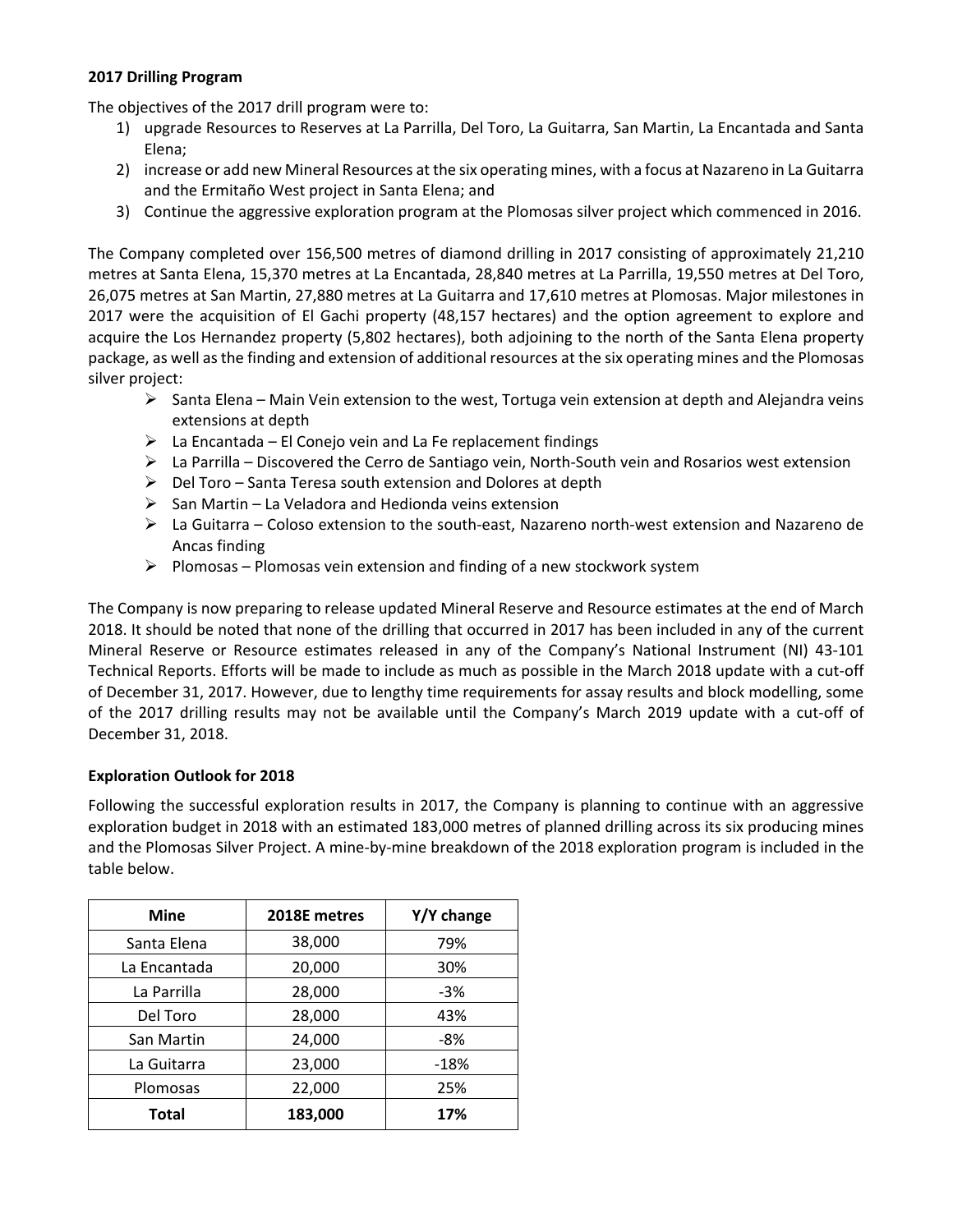The objectives of the 2018 exploration program will be to continue exploration and infill drilling of the Ermitaño vein at Santa Elena; Cerro de Santiago and Rosario north‐west veins at La Parrilla; Nazareno, Nazareno de Ancas and Coloso south‐east veins at La Guitarra; north extensions of Rosario and Hedionda veins at San Martin; El Conejo and Los Angeles veins at La Encantada; Navidad vein north of Dolores mine at Del Toro and the Plomositas and San Juan veins at Plomosas. Furthermore, the Company is planning to release an updated NI 43‐101 on its Santa Elena Silver/Gold mine by mid‐2018 followed by an initial resource estimate on the Plomosas silver project by year end 2018.

A full description of the 2018 guidance including production, costs and capital expenditure estimates are expected to be released by mid‐January.

#### **Continued Optimization Programs**

Throughout 2017, the Company continued investing in new research and development technologies in order to increase and optimize milling efficiencies at its operations. Two primary areas of focus included the implementation of microbubble flotation cells and the application of high intensity fine-grinding technologies. In late November, the Board of Directors, along with senior management, visited the microbubble flotation pilot plant installation at La Parrilla and observed the work being performed. Test work continues to show successful metallurgical improvements in the treatment of sulphide ore within the silver/lead and zinc circuits at La Parrilla. To date, the Company has placed orders for two full‐scale microbubble flotation cells and expects delivery and installation to begin in the second half of 2018.

In addition, the operational status of the natural gas generators at the La Encantada mine improved throughout 2017 with the generators currently supplying over 90% of the required power requirements to the operation. As a result of the success at La Encantada, the Company is in discussions with suppliers to install natural gas generators in 2018 at its Santa Elena operation in order to further reduce energy costs.

Mr. Ramon Mendoza Reyes, Vice President Technical Services for First Majestic, is a "qualified person" as such term is defined under NI 43‐101, and has reviewed and approved the technical information disclosed in this news release.

First Majestic is a mining company focused on silver production in México and is aggressively pursuing the development of its existing mineral property assets and the pursuit through acquisition of additional mineral assets which contribute to the Company achieving its corporate growth objectives.

FOR FURTHER INFORMATION contact info@firstmajestic.com, visit our website at www.firstmajestic.com or call our toll free number 1.866.529.2807.

#### FIRST MAJESTIC SILVER CORP.

*"signed"* 

Keith Neumeyer, President & CEO

#### SPECIAL NOTE REGARDING FORWARD‐LOOKING INFORMATION

This news release includes certain "Forward‐Looking Statements" within the meaning of the United States Private Securities Litigation Reform Act of 1995 and applicable Canadian securities laws. When used in this news release, the words "anticipate", "believe", "estimate", "expect", "target", "plan", "forecast", "may", "schedule" and similar words or expressions, identify forward‐looking statements or information. These forward‐looking statements or information relate to, among other things: the price of silver and other metals; the accuracy of mineral reserve and resource estimates and estimates of future production and costs of production at our properties; estimated production rates for silver and other payable metals produced by us, the estimated cost of development of our development projects; the effects of laws, regulations and government policies on our operations, including, without limitation, the laws in Mexico which currently have significant restrictions related to mining; obtaining or maintaining necessary permits, licences and approvals from government authorities; and continued access to necessary infrastructure, including, without limitation, access to power, land, water and roads to carry on activities as planned.

These statements reflect the Company's current views with respect to future events and are necessarily based upon a number of assumptions and estimates that, while considered reasonable by the Company, are inherently subject to significant business, economic, competitive, political and social